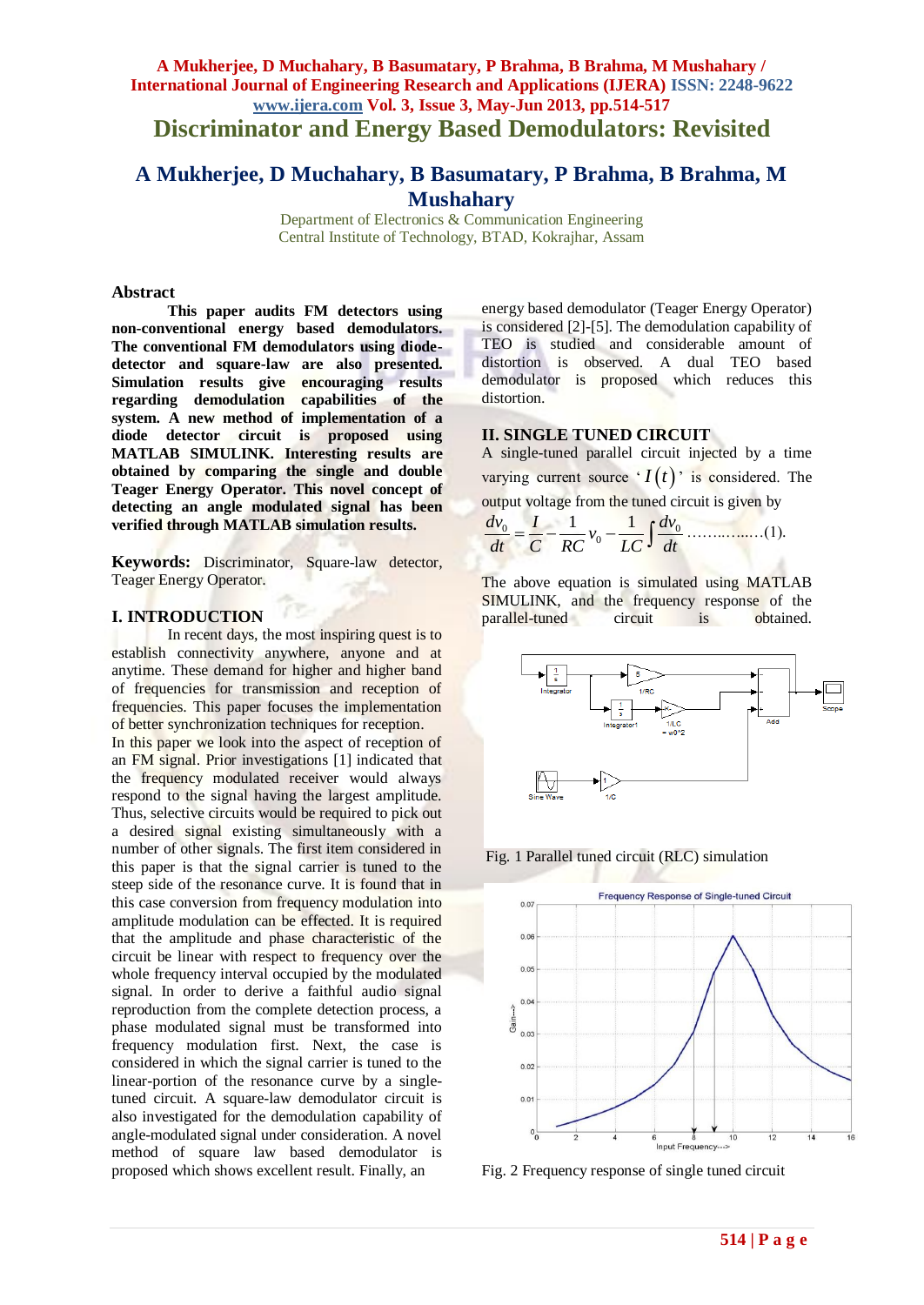# **A Mukherjee, D Muchahary, B Basumatary, P Brahma, B Brahma, M Mushahary / International Journal of Engineering Research and Applications (IJERA) ISSN: 2248-9622**

**www.ijera.com Vol. 3, Issue 3, May-Jun 2013, pp.514-517**<br>
ve network has a transfer<br>  $\alpha$   $\alpha$  over an adequate The frequency-selective network has a transfer characteristic of slope  $\alpha$  over an adequate frequency range in the neighborhood of the carrier frequency  $f^{\vphantom{\dagger}}_{0}$ such that

$$
\alpha = \frac{d}{df} \left( \frac{A_0}{A_i} \right) \Rightarrow A_0 = \alpha f A_i + C \text{; where 'C'}
$$

is a constant. Now at the linear portion of the curve,

we get 
$$
A_0 = R_0 A_i|_{f=f_0}
$$
 and thus



Fig. 3 Discriminator Circuit

# **III SIMULATION OF DIODE DETECTOR CIRCUIT**

$$
v_i \frac{1}{\left|\sum_{k=1}^{N} C_{\frac{1}{\left|\sum_{k=1}^{N} C_{\frac{1}{\left|\sum_{k=1}^{N} C_{\frac{1}{\left|\sum_{k=1}^{N} C_{\frac{1}{\left|\sum_{k=1}^{N} C_{\frac{1}{\left|\sum_{k=1}^{N} C_{\frac{1}{\left|\sum_{k=1}^{N} C_{\frac{1}{\left|\sum_{k=1}^{N} C_{\frac{1}{\left|\sum_{k=1}^{N} C_{\frac{1}{\left|\sum_{k=1}^{N} C_{\frac{1}{\left|\sum_{k=1}^{N} C_{\frac{1}{\left|\sum_{k=1}^{N} C_{\frac{1}{\left|\sum_{k=1}^{N} C_{\frac{1}{\left|\sum_{k=1}^{N} C_{\frac{1}{\left|\sum_{k=1}^{N} C_{\frac{1}{\left|\sum_{k=1}^{N} C_{\frac{1}{\left|\sum_{k=1}^{N} C_{\frac{1}{\left|\sum_{k=1}^{N} C_{\frac{1}{\left|\sum_{k=1}^{N} C_{\frac{1}{\left|\sum_{k=1}^{N} C_{\frac{1}{\left|\sum_{k=1}^{N} C_{\frac{1}{\left|\sum_{k=1}^{N} C_{\frac{1}{\left|\sum_{k=1}^{N} C_{\frac{1}{\left|\sum_{k=1}^{N} C_{\frac{1}{\left|\sum_{k=1}^{N} C_{\frac{1}{\left|\sum_{k=1}^{N} C_{\frac{1}{\left|\sum_{k=1}^{N} C_{\frac{1}{\left|\sum_{k=1}^{N} C_{\frac{1}{\left|\sum_{k=1}^{N} C_{\frac{1}{\left|\sum_{k=1}^{N} C_{\frac{1}{\left|\sum_{k=1}^{N} C_{\frac{1}{\left|\sum_{k=1}^{N} C_{\frac{1}{\left|\sum_{k=1}^{N} C_{\frac{1}{\left|\sum_{k=1}^{N} C_{\frac{1}{\left|\sum_{k=1}^{N} C_{\frac{1}{\left|\sum_{k=1}^{N} C_{\frac{1}{\left|\sum_{k=1}^{N} C_{\frac{1}{\left|\sum_{k=1}^{N} C_{\frac{1}{\left|\sum_{k=1}^{N} C_{\frac{1}{\left|\sum_{k=1}^{N
$$

Fig. 4 Diode detector circuit

Application of nodal analysis yields,  
\n
$$
\frac{dv_0}{dt} = \frac{I_s}{C} \left[ e^{\alpha(V_t - V_0)} - 1 \right] - \frac{1}{RC} v_0 = K_1 e^{\alpha(V_t - V_0)} - K_2 - \frac{1}{RC} v_0
$$
\n...(2)

Equation (2) forms the basis for the simulation of a diode-detector circuit, where we have assumed

$$
\alpha = \frac{1}{\eta V_T}
$$

$$
26 \text{ mV at room temperature. } n =
$$



Fig. 5 Simulation of diode detector circuit



Fig. 6 Simulation of diode detector circuit using ifelse subsystem

A novel method of the implementation of diode-detector circuit is proposed. When the input is greater than zero, the "if Body Subsystem" will be enabled, and the output will be obtained from fig. (5). Hence FM to AM conversion is done using the parallel-tuned circuit shown in fig. (1). This amplitude modulated signal is demodulated by the diode-detector circuit shown in figs. (5) and (6). Excellent results are obtained for the demodulation capabilities of the system using MATLAB SIMULINK. 五丈 中国



Fig. 7 Demodulated output from diode-detector circuit.

#### IV. SQUARE LAW DETECTOR

$$
\alpha = \frac{kT}{\eta V_T}
$$
  
\n
$$
V_r = \frac{kT}{q} \approx 26 \text{ mV at room temperature, } \eta = 2 \text{ for small Cinterac given by  $v_r(t) = A_1 \cos(\omega_c t + k_f \sin(\omega_m t))$
$$

and

given by 
$$
v_r(t) = A_1 \cos(\omega_c t + k_f \sin(\omega_m t))
$$
  
.................(3),

where  $k_f$  is the frequency deviation constant in rad/sec-volt. It is not difficult to show that the output

of the square circuit (non-linear device) is  
\n
$$
v_r^2(t) = K + \frac{A}{2} \Big[ cos(2\omega_c t) cos(2k_f sin(\omega_m t)) \Big] - \frac{A}{2} \Big[ sin(2\omega_c t) sin(2k_f sin(\omega_m t)) \Big]
$$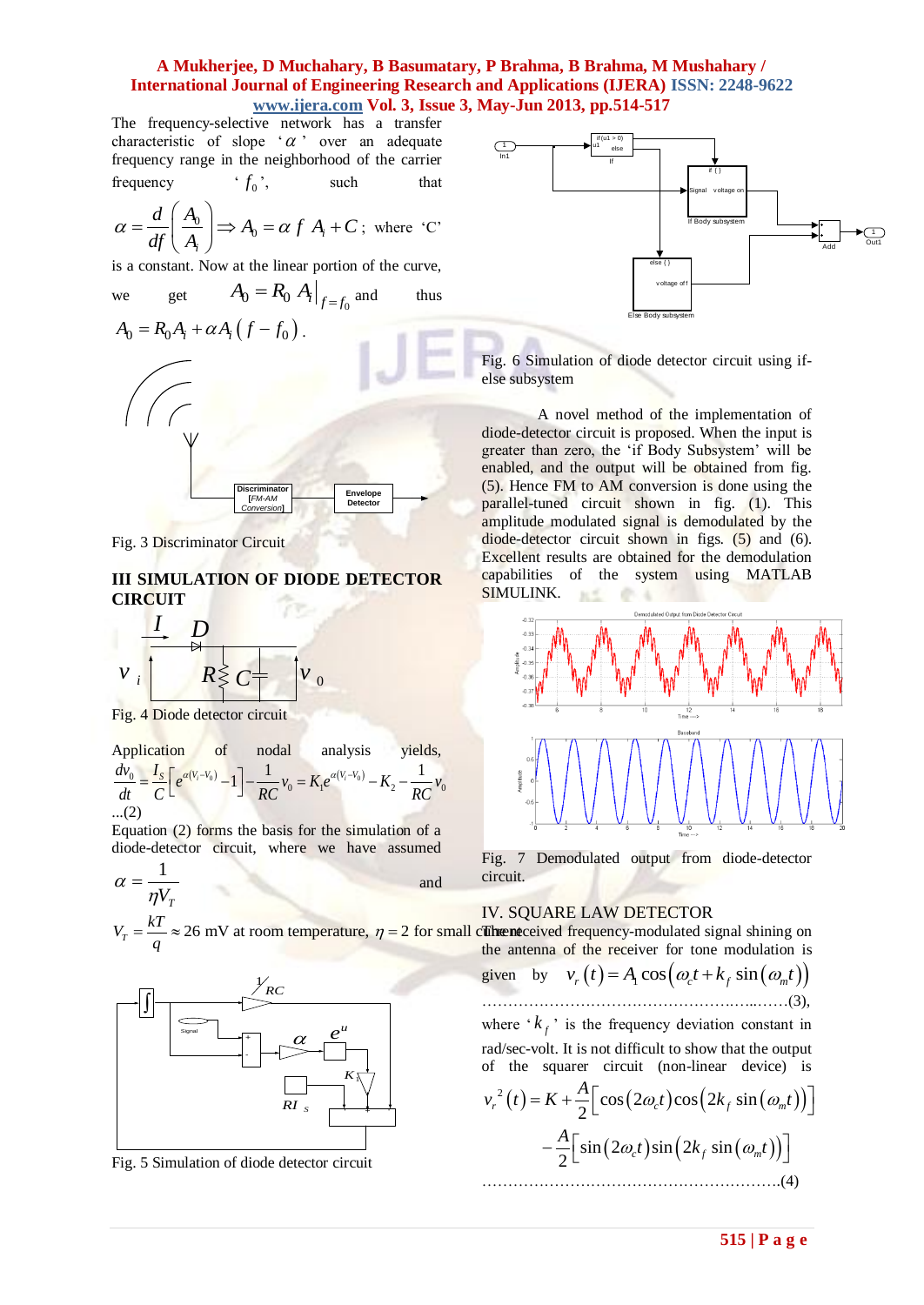## **A Mukherjee, D Muchahary, B Basumatary, P Brahma, B Brahma, M Mushahary / International Journal of Engineering Research and Applications (IJERA) ISSN: 2248-9622 www.ijera.com Vol. 3, Issue 3, May-Jun 2013, pp.514-517**

where  $A'$  is the signal amplitude and  $K'$  is a d.c.

term. Using Jacobi-Anger expansion [6],  
\n
$$
\cos(z \sin(\theta)) = J_0(z) + 2 \sum_{n=1}^{\infty} J_{2n}(z) \cos(2n\theta)
$$

and

and  
\n
$$
\sin(z \sin(\theta)) = 2 \sum_{n=1}^{\infty} J_{2n-1}(z) \sin[(2n-1)\theta],
$$
  
\neqn.(4) can be simplified as

eqn.(4) can be simplified as  
\n
$$
v_r^2(t) = K + \frac{A}{2} \Big\{ \cos(2\omega_c t) \Big[ J_0(2k_f) + 2J_2(2k_f) \cos(2\omega_m t) + \dots \Big] \Big\}
$$
\n
$$
- \frac{A}{2} \Big\{ \sin(2\omega_c t) \Big[ 2J_1(2k_f) \sin(\omega_m t) + 2J_3(2k_f) \sin(3\omega_m t) \dots \Big] \Big\} \dots (5)
$$

where  $J_n(z)$  is the nth Bessel function. After low-pass filtering eqn.(5) with a cut-off of  $^{\circ} \omega_m$ <sup>,</sup>

and/sec, the final output is  
\n
$$
v_r^2(t) = K + \frac{A}{2} \Biggl\{ \Biggl[ J_m(2k_f) \cos(m\omega_m - 2\omega_c) t \Biggr]
$$
\n+
$$
\sum_{g=1}^r J_g(2k_f) \cos(g\omega_m - 2\omega_c) t - \sum_{p=1}^q J_p(2k_f) \sin(p\omega_m - 2\omega_c) t \Biggr\}
$$
\n+
$$
+ \sum_{g=1}^r J_g(2k_f) \cos(g\omega_m - 2\omega_c) t - \sum_{p=1}^q J_p(2k_f) \sin(p\omega_m - 2\omega_c) t \Biggr\}
$$

Now, the terms given in eqn.(5) within the bandwidth of the low-pass filter generates the distortion terms in the output of the demodulator. Hence, considering the term containing the baseband

Therefore, considering the ten containing the baseband frequency, the output of the square circuit will be

\n
$$
v_r^2(t) \cong K - A \left[ J_1(2k_f) \sin(2\omega_c t) \sin(\omega_m t) \right]
$$
\nFurther squaring eqn.(6), simplifying ad neglecting

Further squaring eqn.(6), simplifying ad neglecting high-order frequency terms results

 4 2 *r f c m* 2 2 sin 2 sin <sup>1</sup> *v t K AKJ k t t* ……………………………………………………(8)

Multiplying eqn.(8) by  $\sin\left(2\omega_c t\right)$  and further lowpass filtering, will give us the *output AK J k t* 2 2 sin 1 1 *f m* .………....(9)



Fig.8 Square law based FM demodulator



Fig.9 Output response from square law demodulator

#### **V. TEAGER ENERGY OPERATOR (TEO)**

The simple and elegant non-linear energy operator

[3]-[5], developed by Teager, is of the form  
\n
$$
\psi[v_r(t)] = \left(\frac{dv_r}{dt}\right)^2 - v_r \frac{d^2v_r}{dt^2}, \text{ where 'v_r' is}
$$

the signal input to the energy operator. Applying TEO to the angle-modulated signal in eqn. (3) one<br>
can show that [5],<br>  $w\left[ A\cos(\omega(t)) \right] = A^2 \omega^2(t) + A^2 \omega^2(t) + \frac{\sin(2\varphi(t))}{\sqrt{2\pi}}$ 

can show that [5],  
\n
$$
\psi \left[ A \cos (\varphi(t)) \right] = A^2 \varphi^2(t) + A^2 \varphi^2(t) \frac{\sin (2\varphi(t))}{2}
$$
\n........(10),

where  $\varphi(t) = \omega_c t + k_f \sin(\omega_m t)$ . Now, the second term of eqn. (10) contains the distortion term. This distortion can be removed if the TEO is operated on 'A sin $(\varphi(t))$ ' and the two output are added to give

added to give  
\n
$$
\psi \left[ A \sin \left( \varphi(t) \right) \right] = A^2 \varphi^2(t) - A^2 \varphi^2(t) \frac{\sin (2\varphi(t))}{2}
$$
\n(11)

Hence, the output from the system is  
\n
$$
\sqrt{\psi \left[ A \cos (\varphi(t)) + A \sin (\varphi(t)) \right]} = \sqrt{2} A \varphi
$$
\n
$$
= \sqrt{2} A (\omega_c + k_f \omega_m \cos (\omega_m t))
$$

……………………………………………….….(12) which is the required baseband signal. Subtracting eqn.(9) from eqn.(8) gives the distortion term.

Total Harmonic Distortion Results

| <b>Single TEO</b> | <b>Dual TEO</b> |
|-------------------|-----------------|
| 10.7329           | 0.4451          |